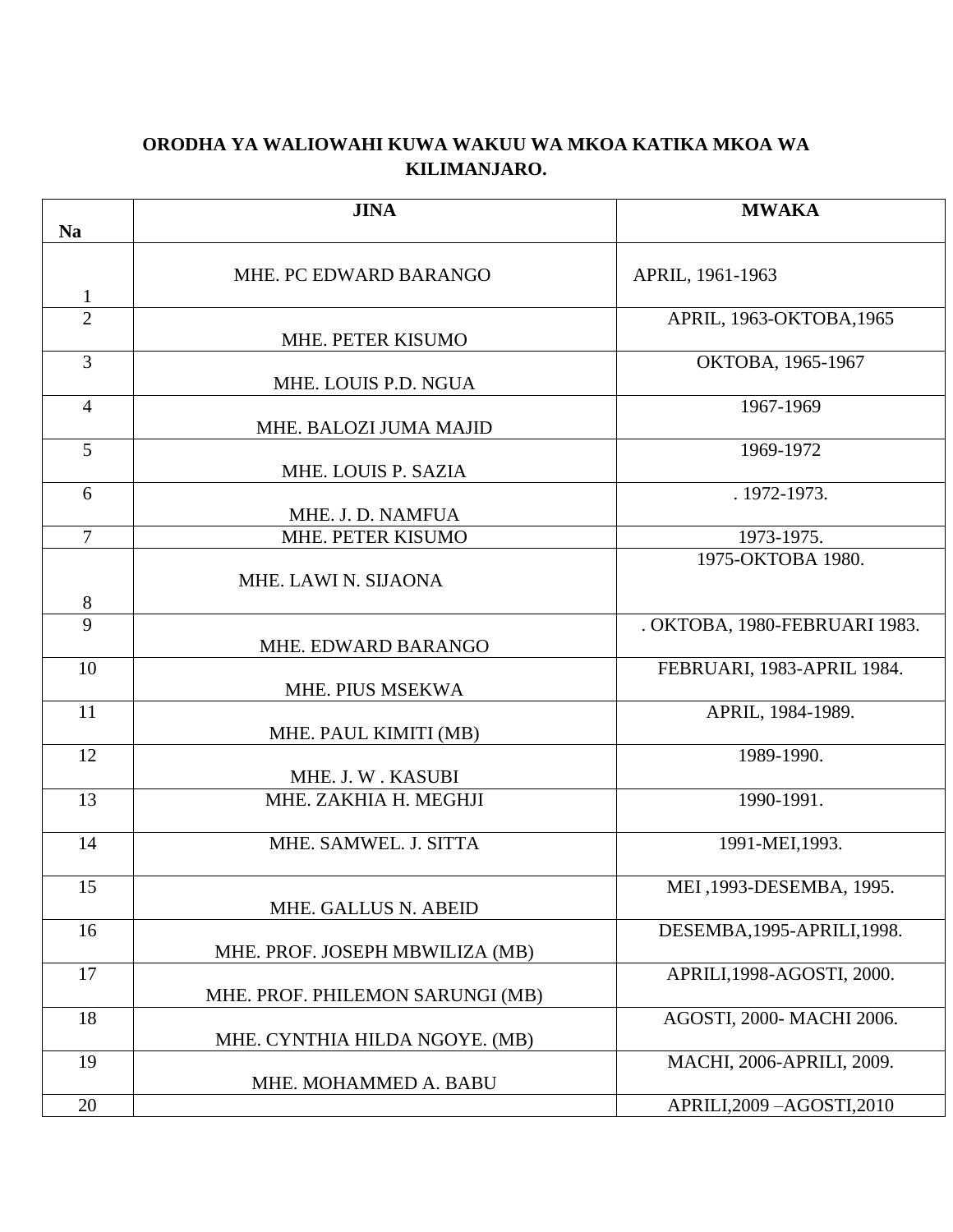|    | MHE. MONICA NGEZI MBEGA   |                             |
|----|---------------------------|-----------------------------|
| 21 |                           | 16SEPT, 2011 - 12SEP, 2015. |
|    | MHE. LEONIDAS T. GAMA     |                             |
| 22 |                           | 12SEPT, 2015-13MACHI, 2016. |
|    | MHE. AMOS G. MAKALA       |                             |
| 23 |                           | 13MACHI, 2016 - MEI 2017    |
|    | MHE. SAIDI M.SADIKI       |                             |
| 24 |                           | <b>JUNI 2017 -</b>          |
|    | MHE. DKT. ANNA E. MGHWIRA |                             |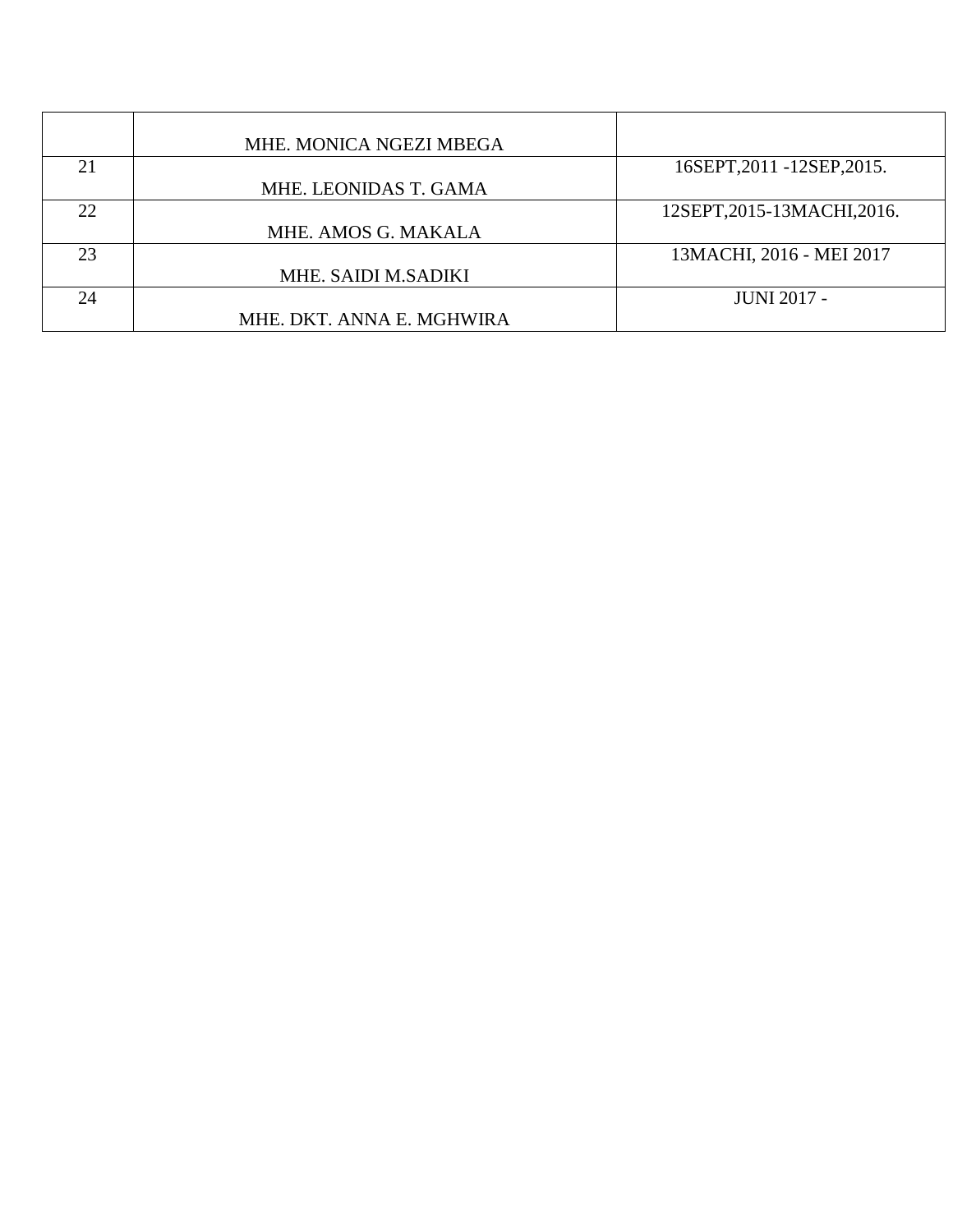## **ORODHA YA MAKATIBU TAWALA /WAKURUGENZI WA MAENDELEO WA MKOA KILIMANJARO.**

## MAKATIBU TAWALA WA MIKOA (RAS).

| NA             | <b>JINA</b>                             | <b>MWAKA</b>            |
|----------------|-----------------------------------------|-------------------------|
| 1              |                                         | 1963-1966               |
|                | BW. K.M. KIKWETE                        |                         |
| $\overline{2}$ |                                         | 1966-1969.              |
|                | BW. SEBASTIAN BUNJORO.                  |                         |
| 3              |                                         | 1969-1972.              |
|                | DKT. CATHBERT HATIBU.                   |                         |
|                | WAKURUGENZI WA MAENDELEO WA MKOA (RDD). |                         |
| $\overline{4}$ |                                         | JULAI 1972-1973.        |
|                | BW. SYLIVESTER BARANGO.                 |                         |
| 5              |                                         | . 1973-1974.            |
|                | BW. J. A. T. MUWOWO.                    |                         |
| 6              |                                         | 1974-1978.              |
|                | BW. DAUDI SEMKIWA.                      |                         |
| $\overline{7}$ |                                         | 1978-1980.              |
|                | DKT.BISMAKI MWANSASU.                   |                         |
| 8              |                                         | . 1980-1983.            |
|                | <b>BW.J.A.T. MUWOWO</b>                 |                         |
| 9              |                                         | 1983-1985.              |
|                | BW. RAPHAEL MHAGAMA.                    |                         |
| 10             |                                         | SEPT, 1985-MEI, 1986.   |
|                | BW. S. K. MASINDE.                      |                         |
| 11             |                                         | MEI, 1986-1988.         |
|                | BW. GODWIN MGENDI.                      |                         |
| 12             |                                         | 1988-199                |
|                | BW. JULIUS SEMWAIKO.                    |                         |
|                |                                         |                         |
|                | MAKATIBU TAWALA WA MKOA (RAS).          |                         |
| 13             |                                         | 1995-2004.              |
|                | BW. PAUL 0. CHIKIRA.                    |                         |
| 14             |                                         | 2004-2007.              |
|                | BIBI. NDESHUKURWA A. SUMARI.            |                         |
| 15             |                                         | 2007-2011.              |
|                | BIBI.HILDA AUSI GONDWE.                 |                         |
| 16             |                                         | MACHI, 2012-2014.       |
|                | DKT.FAISAL H. H. ISSA                   |                         |
| 17             |                                         | NOVEMBER, 2014-2016     |
|                | <b>BW.SEVERINE B. KAHITWA.</b>          |                         |
| 18             |                                         | APRILI, 2016 - SEPTEMBA |
|                | ENG. AISHA S. AMOUR.                    | 2019                    |